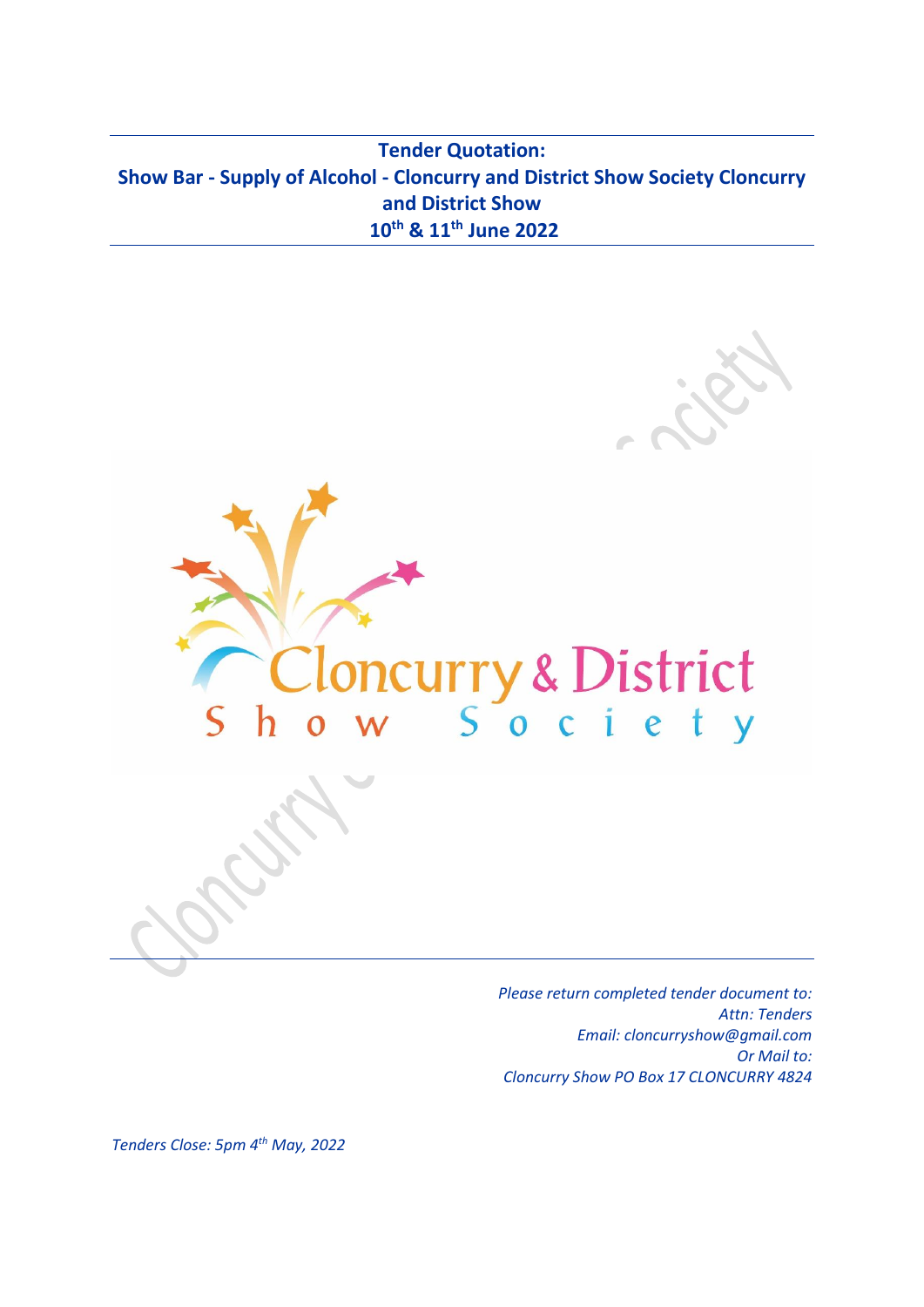# *Cloncurry & District Show Society Inc Application for Supply of Alcohol – Show Bar Cloncurry Show 2022*

| <b>Name/ Organisation:</b>      |  |
|---------------------------------|--|
| Email:                          |  |
| 1 <sup>st</sup> Contact Person: |  |
| <b>Contact Number:</b>          |  |
| 2 <sup>nd</sup> Contact Person: |  |
| <b>Contact Number:</b>          |  |

**Tender: supply of Alcohol - Cloncurry and District Show Society** 

Supply of Alcohol –

### **Show Bar – Friday 10th and Saturday 11 th June**

#### **Proposed Contract Amount \$.................**

I/We have read the description of the tender as described in the tender information & submit the above amount to complete the duties as described.

I/We acknowledge that we have the appropriate insurance to indemnify the Cloncurry & District Show Society Inc.

I/We agree to abide by all Occupational Workplace Health & Safety standards.

Please note: This tender document is a contract between the persons/organisation named above and the Cloncurry & District Show.

If your tender is successful, this document serves as an obligation to fulfil the contract.

Please notify the Cloncurry & District Show Society immediately if you are unable to fulfil your obligation.

| Name: | Position in Organisation: |
|-------|---------------------------|
|       |                           |

| Signature: |  |
|------------|--|
|            |  |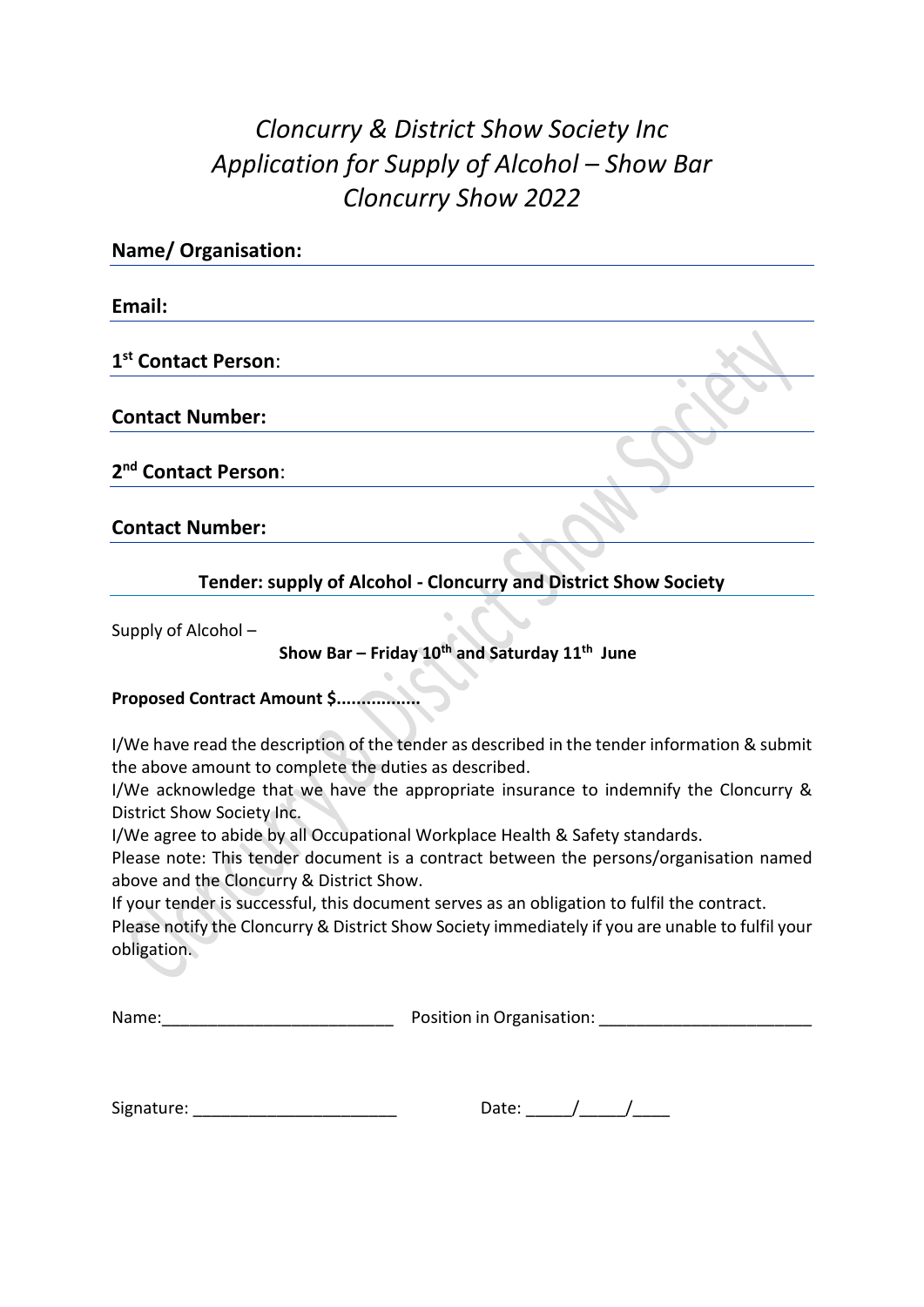#### **GENERAL INFORMATION:**

- 1. Tender for the provision of alcohol for the Cloncurry and District Show bar
- 2. Alcohol requirements in relation to this tender are listed as appendix one.
- 3. The tender requires interested businesses to provide a unit price per item and total of each item.
- 4. The alcohol is required to be delivered to the Cloncurry Show Grounds bar facility, no later than 5pm and to be placed in the cold room and stacking of beverages to be filled up on cold room shelves on Thursday the 9<sup>th</sup> of June, 2022
- 5. Contact details to be filled out and available to be contacted during the event.
- 6. The Tenderer must be available to deliver further alcohol if required.
- 7. All unopened and unused stock is available to be returned to the tenderer on Sunday morning by 11am on the 12<sup>th</sup> of June 2022
- 8. It is the responsibility of the tenderer to pick up unused and unopened stock.
- 9. The committee reserve the right to all or some of this tender

Notification of Tender: The successful tenderer will be notified by email on or after the 5<sup>th</sup> of May, 2022.